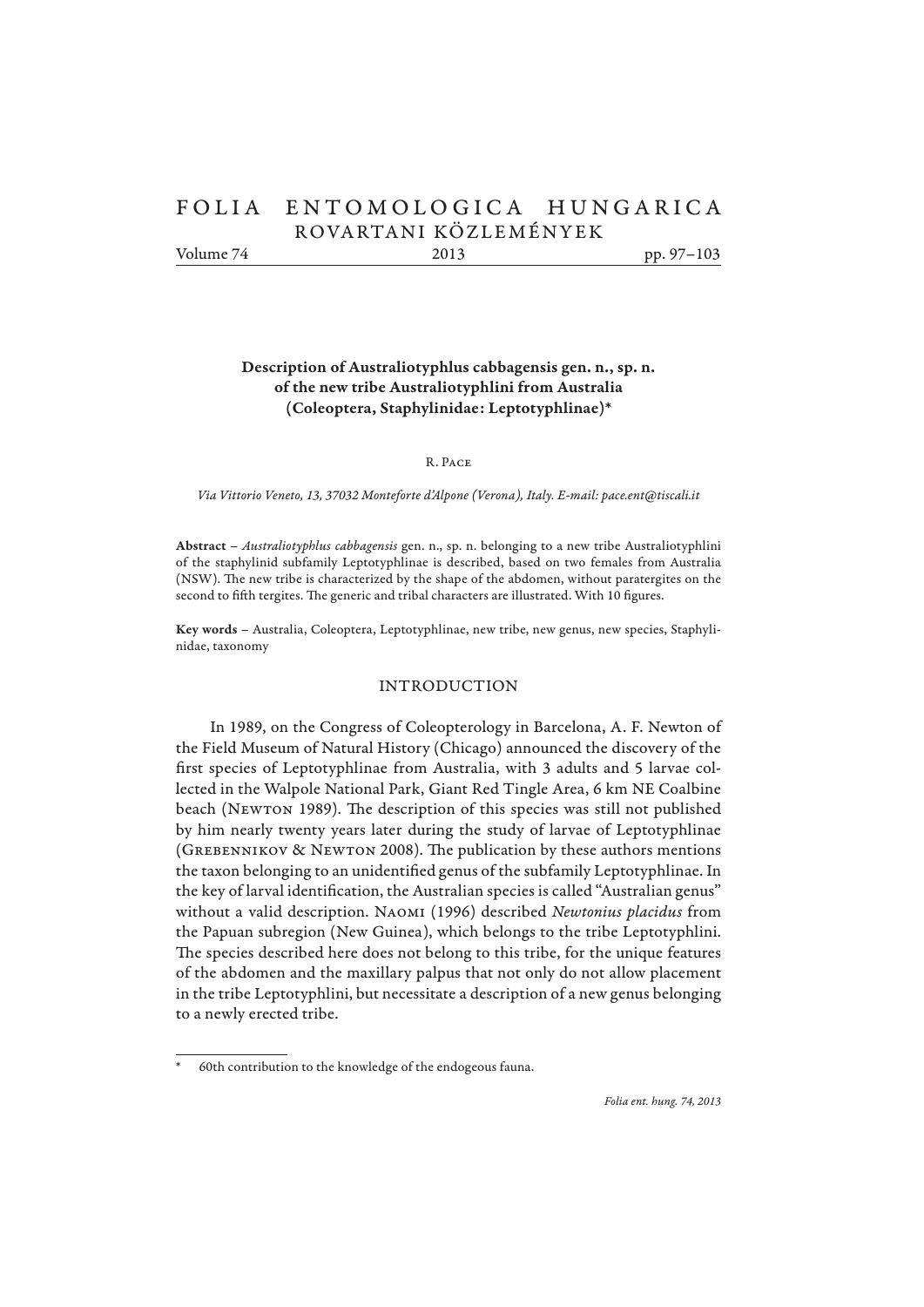98 R. Pace

The subfamily Leptotyphlinae includes exclusively blind species and without metathoracic wings capable of flight (COIFFAIT 1959, 1972, PACE 1996). Their ecological niche is the deep soil in which they develop during their whole life from the larva to the adult. They only exceptionally and spontaneously occur on or near the surface. The species of this subfamily are distributed in all zoogeographic regions, but are rather abundant and diverse in the Mediterranean subregion, where, however, their study has been very intensive, and their collection requires the method of soil-washing and the use of Berlese funnels.

#### MATERIAL AND METHODS

The examined material, two undetermined adult female specimens, was sent to me by Dr. György Makranczy of the Hungarian Natural History Museum, Budapest. After relaxing and removing the specimens from the mounting cards with distilled water, the two specimens were immersed in glacial acetic acid (acidum aceticum concentratum) in a deep porcelain dish and heated for removal of small air bubbles from the internal parts. The beetles were then removed with an elongate triangular white cardboard point, and one of the specimens was temporarily placed in glycerine on an object holding microscope slide covered by a cover slip for examination in transparent light; the other specimen was embedded in Canada balsam on a transparent plastic slip to be pinned through (for suitable placement in a pinned collection). For the procedure of embedding in Canada balsam I followed the regular method of using a xylene bath and moved the object with the aforementioned cardboard point. With holding a pin dipped in the distal extremity in the Canada balsam, I fished the specimen from the bath of xylene and absorbed immediately in the drop of Canada balsam on the plastic card. All of this was done under a stereoscopic microscope with  $18\times$  magnification, to avoid the great risk of losing the extremely minute specimens. For the examination of the external characters of the specimens, like punctation or fossae, I used the stereoscopic microscope with objective to 100×. For the examination of the generic and specific characters in transmitted light a compound microscope was used with magnification up to 450×. The specimens on the microscopic slide were photographed with a digital camera and their respective images printed; the sketches of the line drawings were made from these images combined with a direct observation in the microscope of certain hard-to-see details on the photos. The measurements have been made with the help of an ocular micrometer with a scale whose value of 3.3 corresponds to 1 mm.

The holotype is preserved in the Australian National Insect Collection, Canberra (ANIC) and the paratype in the Hungarian Natural History Museum,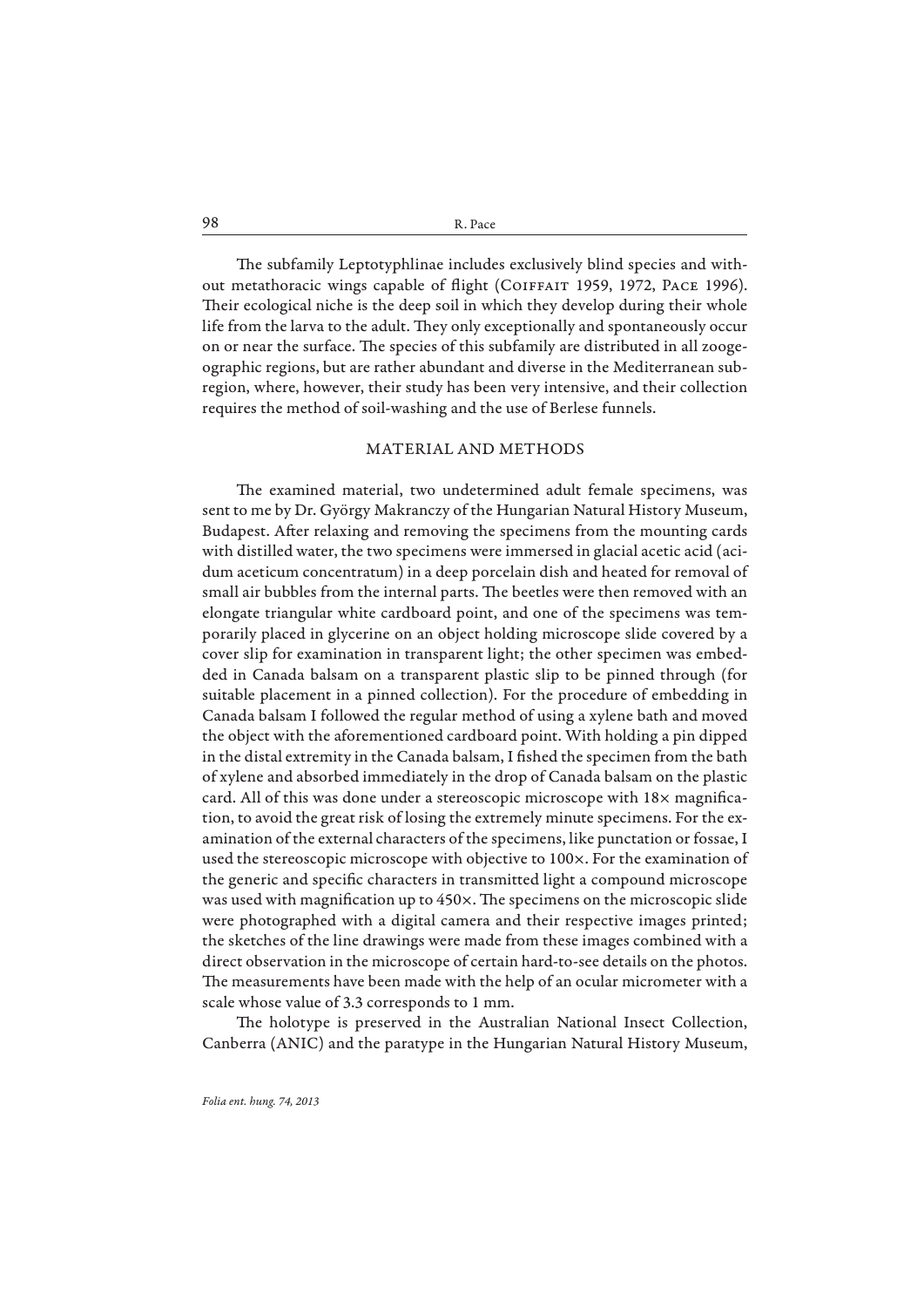Budapest (HNHM). Data in square brackets are supplementary and were not included on the original labels.

#### Subfamily Leptotyphlinae

# Tribe **Australiotyphlini** n.

*Type genus* – *Australiotyphlus* gen. n.

*Diagnosis* – The new tribe is here founded based on the unique features of the abdomen documented in the following key:

- 1 First and sixth tergites with paratergites, second to fifth tergites without paratergites, so they are similar to those of the species in the staphylinid subfamily Osoriinae ................................... .................................................................................................................. Tribe **Australiotyphlini** n.
- First to sixth tergites with paratergites, no tergites are without them ................... ............... Tribes Cephalotyphlini, Entomoculini, Leptotyphlini, Metrotyphlini, Neotyphlini

#### *Australiotyphlus* gen. n.

*Type species* – *Australiotyphlus cabbagensis* sp. n.

*Description* – Head with occipital constriction weak (Fig. 4); antenna with 11 antennomeres (Fig. 8); labrum (Fig. 5) posteriorly narrowed, with undulated anterior border with two pairs of setae, one of which, the lateral, longer than that internal; mandibles each bicuspidate (Fig. 6); maxilla (Fig 3) with galea very curved, with bristles to apical border, lacinia with bristles to inside border; maxillary palpus with 4 palpomeres, first palpomere small, second pear-shaped, a little narrower than third that is very dilated, fourth narrow and rather long; labial palpus (Fig. 2) with 3 palpomeres, first palpomere somewhat longer and a little wider than second, third subulate, longer than either second or first; pronotum with coxal cavities (Fig. 9) situated behind half, posteriorly open; mesonotum transverse, with contiguous mesocoxae; elytra shorter than first tergite; legs short; tarsal formula 3–3–3 (Fig. 7); a paratergite to every side of segments 1 and 6, tergites second to fifth without paratergites, therefore similar to an osoriine abdomen within the Staphylinidae; seventh sternite and pygidium of female (Fig. 10) without evident darker, sclerotized internal structures.

*Etymology* – The masculine name of the new species derives from Australia and from  $τυφλός = blind$ .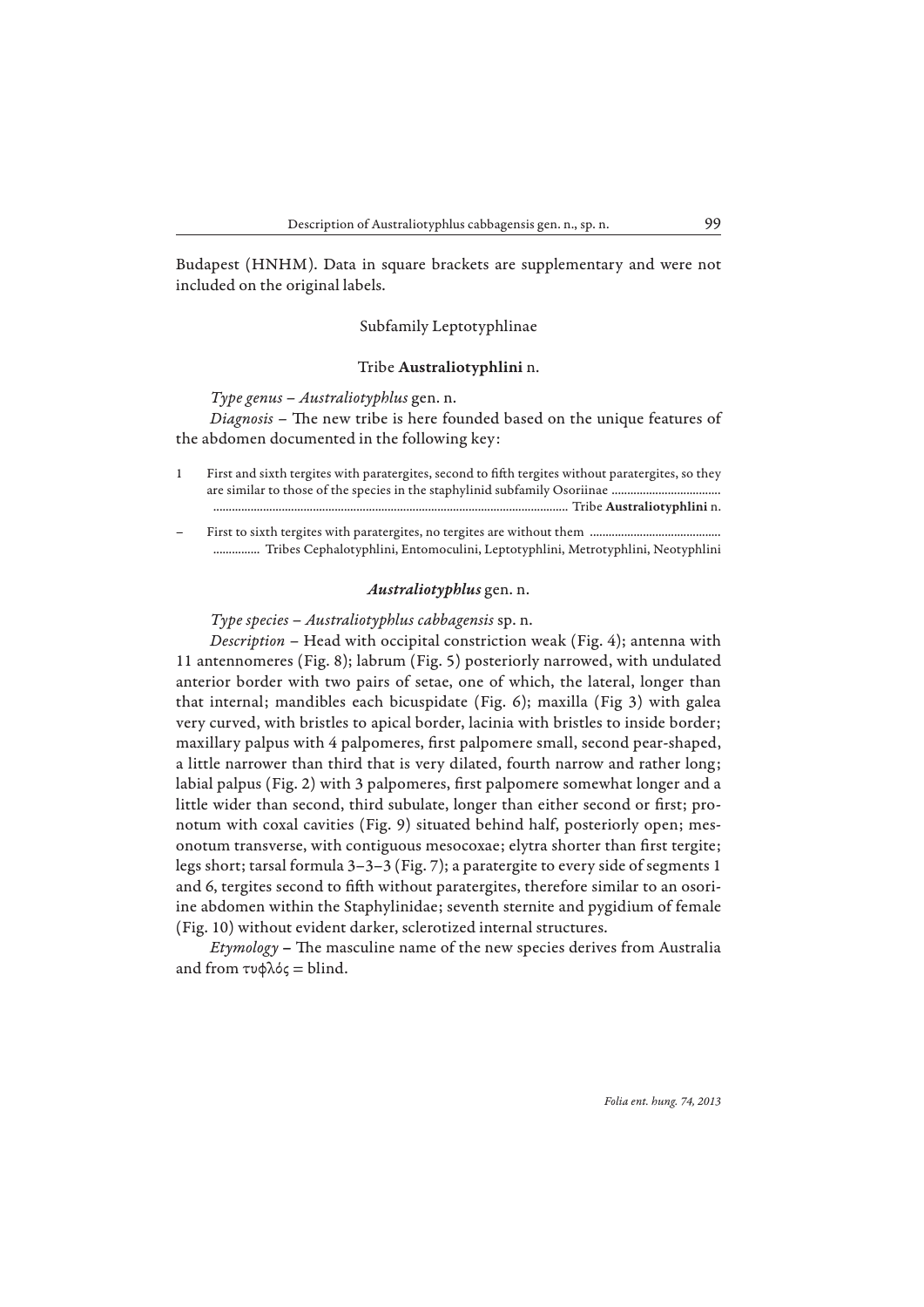# **Australiotyphlus cabbagensis** sp. n. (Figs 1–10)

*Type material* – Holotype, female: "Australia, NSW, Cabbage Tree Creek [approx. 34° 53' S, 150° 34' W – 35° 48' S, 150° 09' W], wet schlero[phyll], [leg.] E.B. Britton, ANIC Berlesate No. 23, 17.V.1967" (ANIC). Paratype, female: same data as holotype (HNHM).

*Description* – Body 1.24 mm in length, very narrow, parallel-sided (Fig. 1), colouration entirely yellowish-red, antennae and legs yellow. Reticulation or microsculpture of body invisible. Puncturation of body evident and rather dense, on tergites more dense at base of each, and sparse on sixth. Postantennal carinae absent. Pronotum with two longitudinal parallel median impressions. Scutellum minute, inconspicuous. Male unknown.

*Etymology* – The name of the species is derived from the "Cabbage" part of the toponym, its typical locality.

### DISCUSSION

Because of the absence of transverse basal sulci of the sternites, the new tribe is nearer taxonomically to the tribes Leptotyphlini, Metrotyphlini and Neotyphlini, than to the tribes Entomoculini and Cephalotyphlini. For the second and third palpomeres of the maxillary palpus both dilated, the new tribe is more allied to the tribes Metrotyphlini and Neotyphlini (FAGEL 1954).

The new species has a form as in the species of the subfamily Osoriinae of the Staphylinidae. Despite its cylindrical abdomen it must be attributed to the subfamily Leptotyphlinae rather than Osoriinae because of the rest of the characters, and principally the structure of the ligula. But also the shape of labial and maxillary palpi, presence of tentorial pit, tibiae being not lobate and thorny as in the Osoriinae, form of the gula, leave no doubt that the taxon belongs in the Leptotyphlinae.

According to the study of the larval morphology of Leptotyphlinae, this subfamily would be sister to the group Pseudopsinae, Paederinae and Staphylininae (Grebennikov & Newton 2008). Now, with the discovery of a new species with predominantly cylindrical abdomen, an affinity of the Leptotyphlinae can be suspected to the Osoriinae.

*Acknowledgements* **–** I thank Dr. György Makranczy (HNHM), who sent me for study the rare material described in the present contribution. For supplying papers on the Leptotyphlinae I thank

\*

*Folia ent. hung. 74, 2013*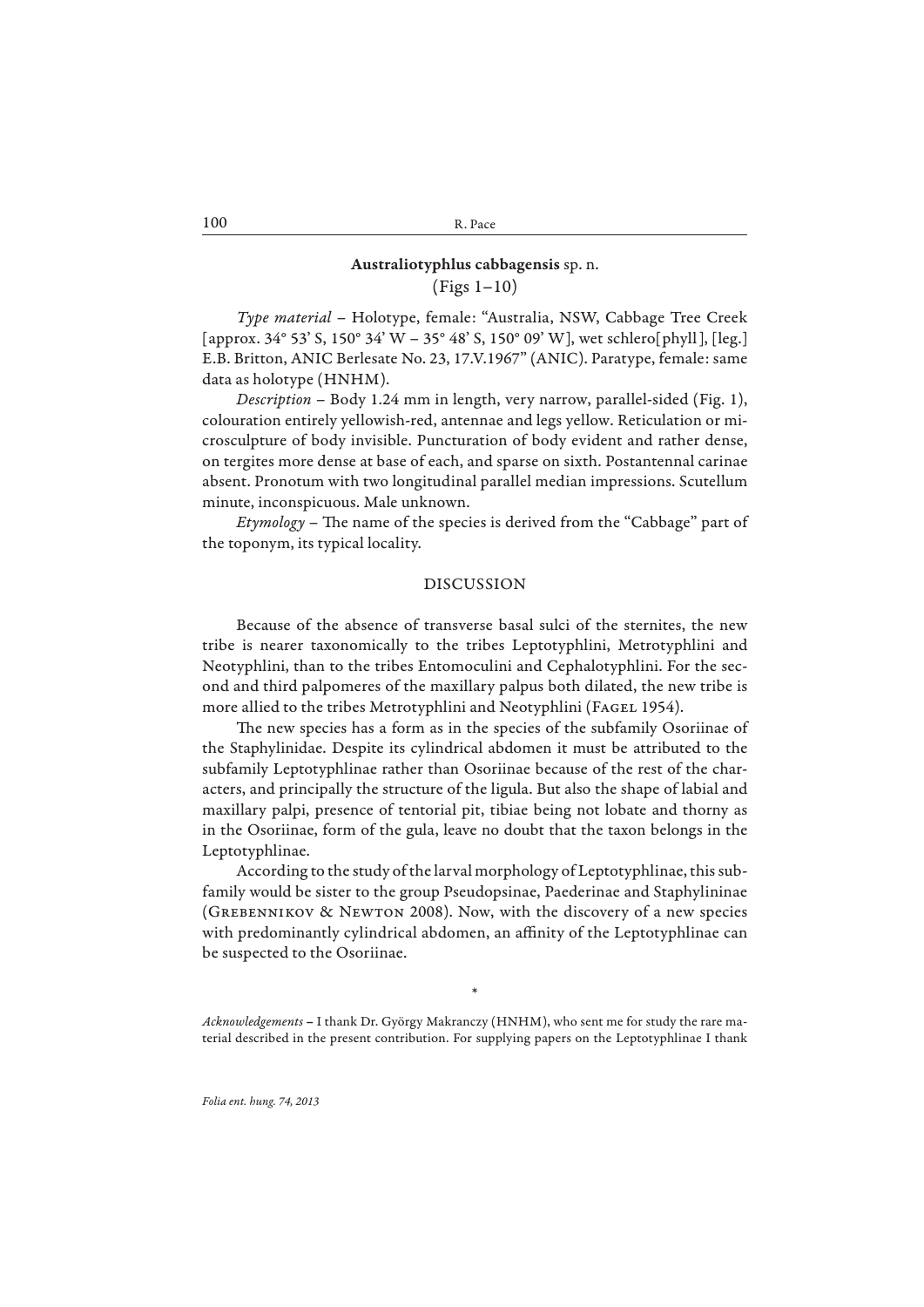

**Figs 1–4.** *Australiotyphlus cabbagensis* gen. n., sp. n.: 1 = habitus, 2 = labium with labial palpus,  $3$  = maxilla with maxillary palpus,  $4$  = head in ventral view

*Folia ent. hung. 74, 2013*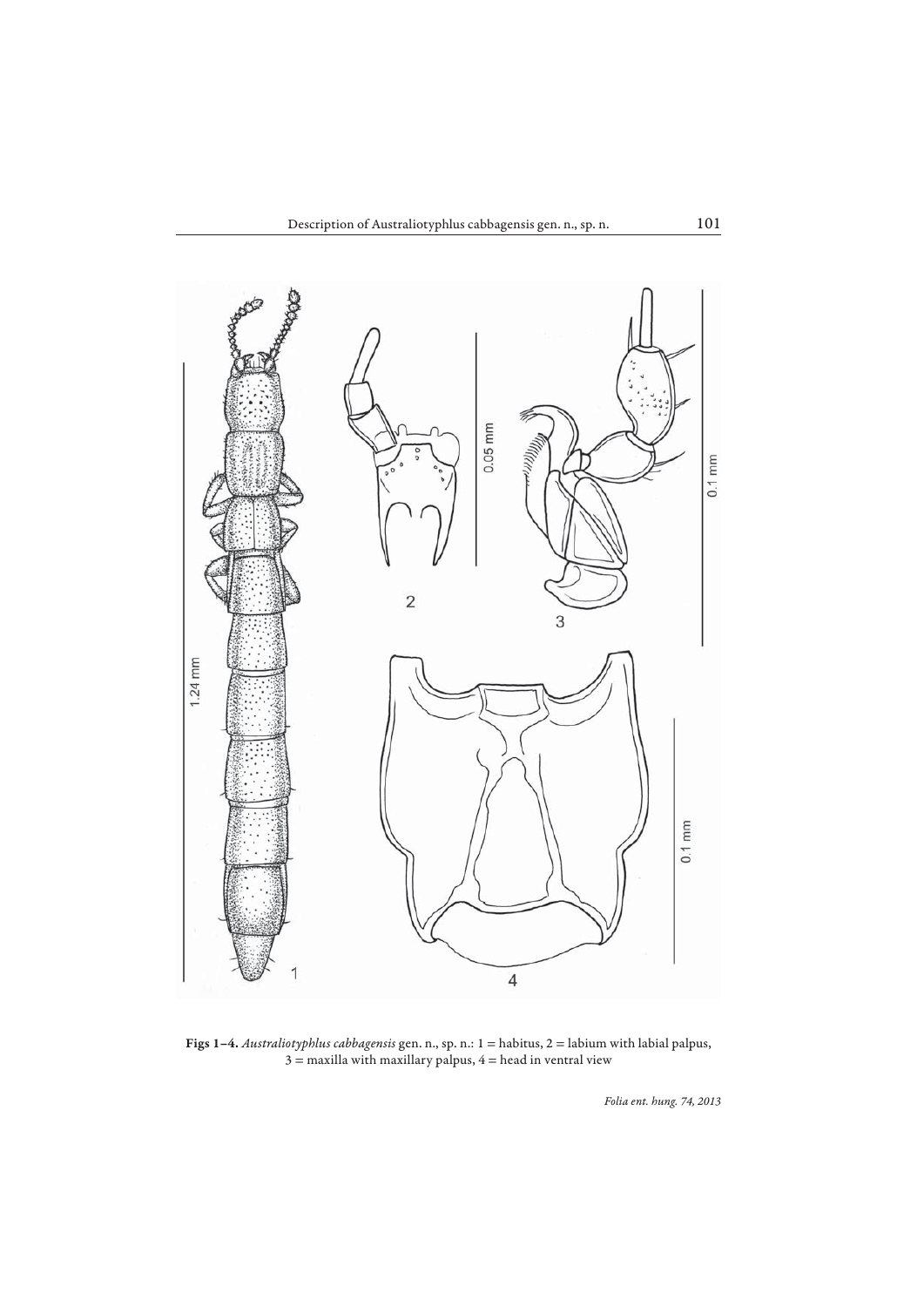

**Figs 5–10.** *Australiotyphlus cabbagensis* gen. n., sp. n.: 5 = labrum, 6 = mandibles in ventral view,  $7 =$  middle leg,  $8 =$  antenna,  $9 =$  pronotum in ventral view with coxal cavities,  $10 =$  female's pygidium in ventral view

*Folia ent. hung. 74, 2013*